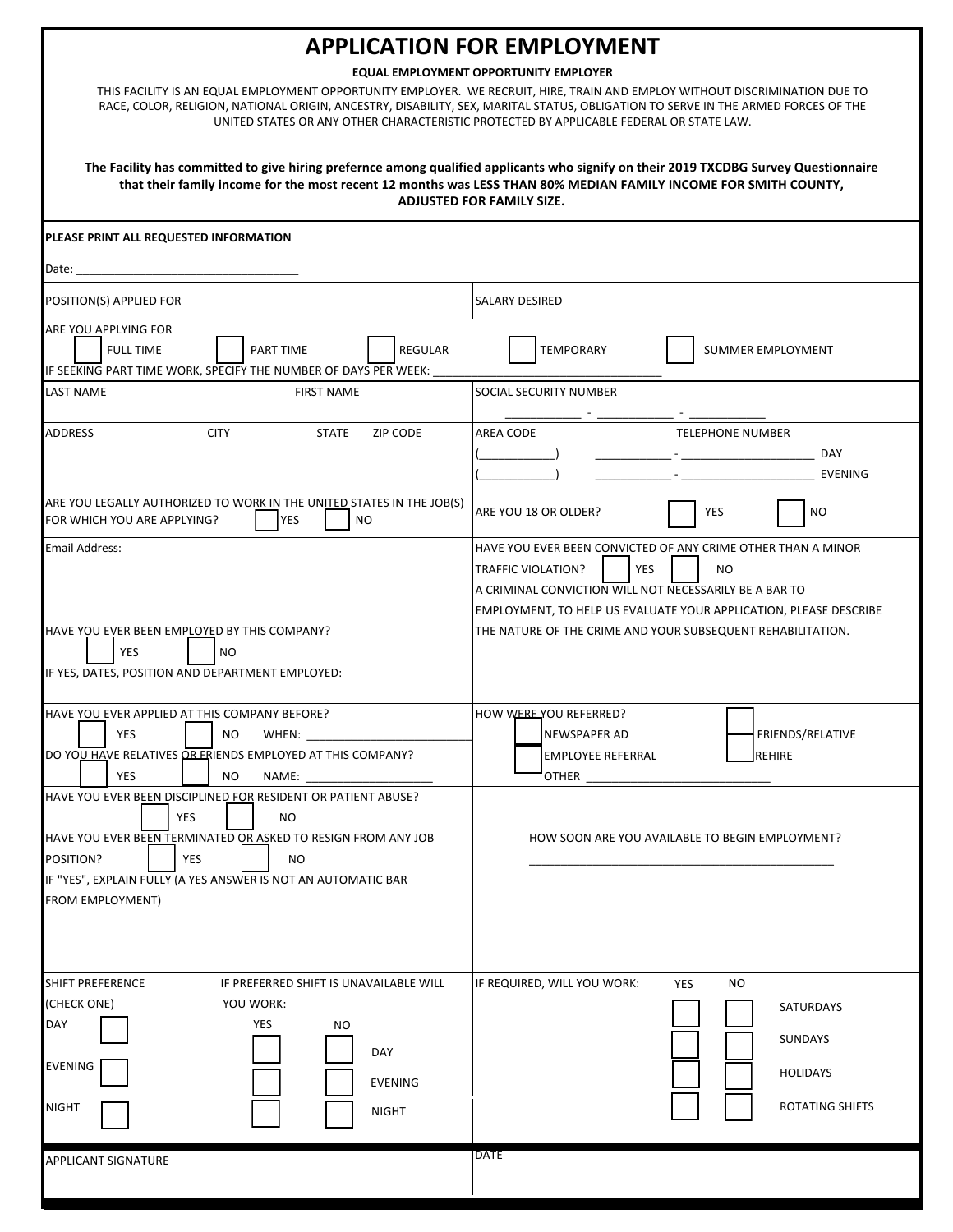| <b>EMPLOYMENT HISTORY</b> |           |                                                                                                  |                                                      |                                                                                                                                                                                                                                                                                                                                      |  |  |
|---------------------------|-----------|--------------------------------------------------------------------------------------------------|------------------------------------------------------|--------------------------------------------------------------------------------------------------------------------------------------------------------------------------------------------------------------------------------------------------------------------------------------------------------------------------------------|--|--|
|                           |           | BEGINNING WITH YOUR CURRENT OR LAST EMPLOYER, LIST THE LAST FOUR POSITIONS OF EMPLOYMENT HELD IN |                                                      |                                                                                                                                                                                                                                                                                                                                      |  |  |
|                           |           | DATE ORDER. NOTE AND EXPLAIN ANY PERIODS FOR WHICH YOU WERE NOT EMPLOYED IN THE SECTION MARKED   |                                                      |                                                                                                                                                                                                                                                                                                                                      |  |  |
|                           |           | "ADDITIONAL INFORMATION."                                                                        |                                                      |                                                                                                                                                                                                                                                                                                                                      |  |  |
| <b>NAME OF EMPLOYER</b>   |           | POSITION HELD                                                                                    | <b>DATES</b>                                         | <b>HOURS PER WEEK</b>                                                                                                                                                                                                                                                                                                                |  |  |
| <b>ADDRESS</b>            |           | NAME AND TITLE OF                                                                                | <b>FROM</b><br>TO<br>CAN WE CONTACT THIS             | <b>TELEPHONE NUMBER</b>                                                                                                                                                                                                                                                                                                              |  |  |
|                           |           | <b>SUPERVISOR</b>                                                                                | EMPLOYER NOW?                                        | $\sqrt{ }$                                                                                                                                                                                                                                                                                                                           |  |  |
|                           |           |                                                                                                  | <b>YES</b><br>N <sub>O</sub>                         |                                                                                                                                                                                                                                                                                                                                      |  |  |
| <b>CITY</b>               | STATE ZIP | <b>REASON FOR LEAVING</b>                                                                        |                                                      | STARTING SALARY                                                                                                                                                                                                                                                                                                                      |  |  |
|                           |           |                                                                                                  |                                                      | <b>ENDING SALARY</b>                                                                                                                                                                                                                                                                                                                 |  |  |
| <b>DUTIES</b>             |           |                                                                                                  |                                                      |                                                                                                                                                                                                                                                                                                                                      |  |  |
| NAME OF EMPLOYER          |           | POSITION HELD                                                                                    | <b>DATES</b>                                         | <b>HOURS PER WEEK</b>                                                                                                                                                                                                                                                                                                                |  |  |
| <b>ADDRESS</b>            |           | NAME AND TITLE OF                                                                                | T <sub>O</sub><br><b>FROM</b><br>CAN WE CONTACT THIS | <b>TELEPHONE NUMBER</b>                                                                                                                                                                                                                                                                                                              |  |  |
|                           |           | <b>SUPERVISOR</b>                                                                                | ΕΜΡΙΩΥΕR ΝΟΜΙ?                                       |                                                                                                                                                                                                                                                                                                                                      |  |  |
|                           |           |                                                                                                  | <b>YES</b><br>N <sub>O</sub>                         |                                                                                                                                                                                                                                                                                                                                      |  |  |
| <b>CITY</b>               | STATE ZIP | <b>REASON FOR LEAVING</b>                                                                        |                                                      | STARTING SALARY                                                                                                                                                                                                                                                                                                                      |  |  |
|                           |           |                                                                                                  |                                                      | <b>ENDING SALARY</b>                                                                                                                                                                                                                                                                                                                 |  |  |
|                           |           |                                                                                                  | <b>DATES</b>                                         | <b>HOURS PER WEEK</b>                                                                                                                                                                                                                                                                                                                |  |  |
| <b>NAME OF EMPLOYER</b>   |           | POSITION HELD                                                                                    | <b>FROM</b><br>TO                                    |                                                                                                                                                                                                                                                                                                                                      |  |  |
| <b>ADDRESS</b>            |           | NAME AND TITLE OF                                                                                | CAN WE CONTACT THIS                                  | <b>TELEPHONE NUMBER</b>                                                                                                                                                                                                                                                                                                              |  |  |
|                           |           | <b>SUPERVISOR</b>                                                                                | <b>EMPLOYER NOW?</b>                                 | <u> 2002 - Jan Barbara (</u>                                                                                                                                                                                                                                                                                                         |  |  |
| <b>CITY</b>               | STATE ZIP | <b>REASON FOR LEAVING</b>                                                                        | <b>YES</b><br>N <sub>O</sub>                         | <b>STARTING SALARY</b>                                                                                                                                                                                                                                                                                                               |  |  |
|                           |           |                                                                                                  |                                                      | <b>ENDING SALARY</b>                                                                                                                                                                                                                                                                                                                 |  |  |
| <b>DUTIES</b>             |           |                                                                                                  |                                                      |                                                                                                                                                                                                                                                                                                                                      |  |  |
| NAME OF EMPLOYER          |           | POSITION HELD                                                                                    | <b>DATES</b><br>FROM<br>TO                           | <b>HOURS PER WEEK</b>                                                                                                                                                                                                                                                                                                                |  |  |
| <b>ADDRESS</b>            |           | NAME AND TITLE OF                                                                                | CAN WE CONTACT THIS                                  | <b>TELEPHONE NUMBER</b>                                                                                                                                                                                                                                                                                                              |  |  |
|                           |           | <b>SUPERVISOR</b>                                                                                | ΕΜΡΙ ΩΥΕR ΝΟΜΣ<br><b>YES</b><br><b>NO</b>            | ) and $\overline{a}$ and $\overline{a}$ and $\overline{a}$ and $\overline{a}$ and $\overline{a}$ and $\overline{a}$ and $\overline{a}$ and $\overline{a}$ and $\overline{a}$ and $\overline{a}$ and $\overline{a}$ and $\overline{a}$ and $\overline{a}$ and $\overline{a}$ and $\overline{a}$ and $\overline{a}$ and $\overline{a}$ |  |  |
| <b>CITY</b><br>STATE ZIP  |           | <b>REASON FOR LEAVING</b>                                                                        |                                                      | STARTING SALARY<br><b>ENDING SALARY</b>                                                                                                                                                                                                                                                                                              |  |  |
| <b>DUTIES</b>             |           | GRANTING AND CONTINUED EMPLOYMENT IS CONDITIONED UPON RECEIPT OF FAVORABLE REFERENCES            |                                                      |                                                                                                                                                                                                                                                                                                                                      |  |  |